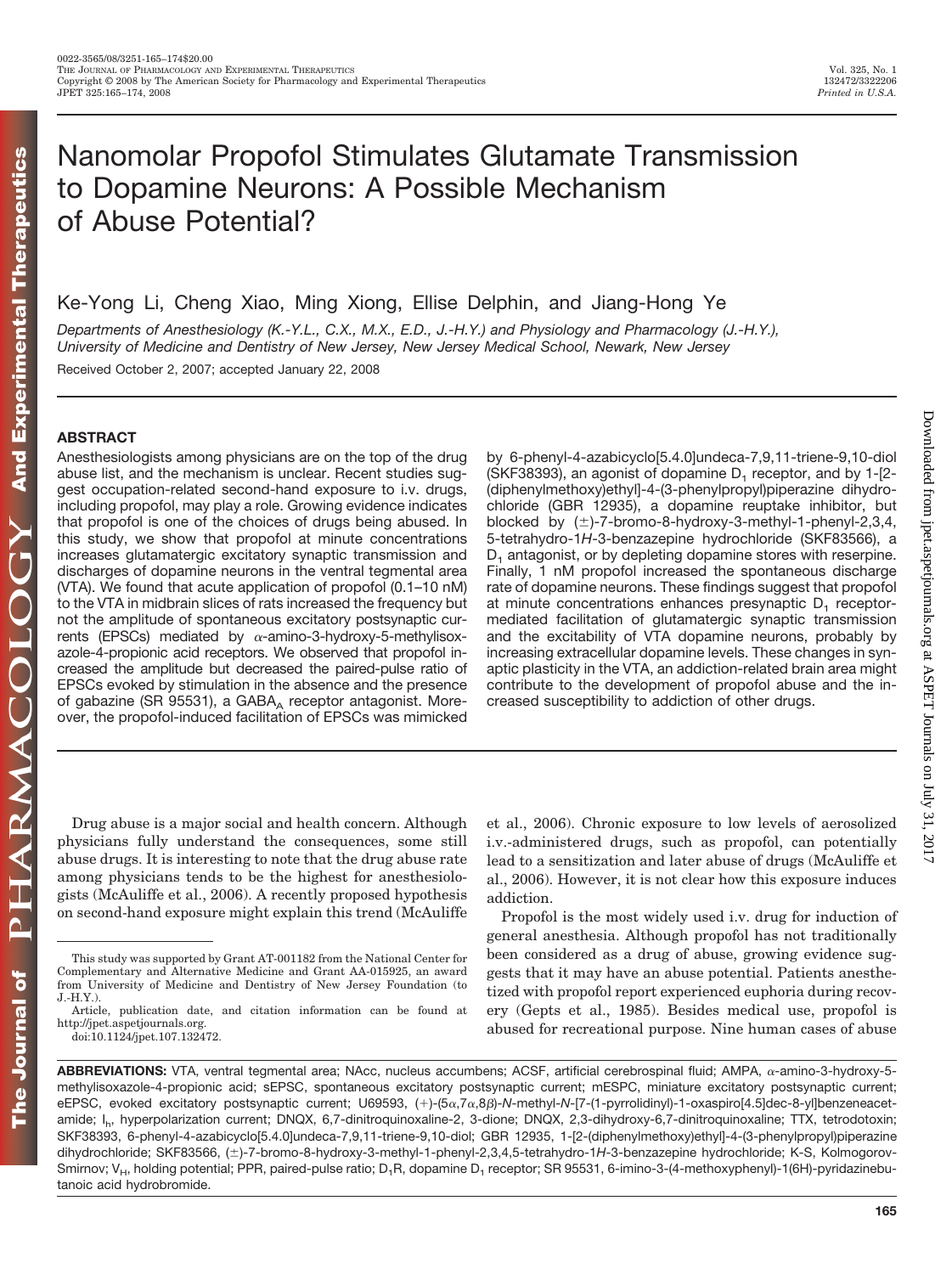and dependence in anesthesiologists, nurses, and laypersons have been reported since 1992. Death occurred in four among these nine cases. Note that this number is certainly not representative of propofol abuse, as only serious cases have been reported (Roussin et al., 2007). According to a recent survey, propofol abuse in academic anesthesiology has probably increased over the past 10 years. Eighteen percent of the anesthesiology programs in the United States have experienced one or more cases of propofol abuse or diversion in the past 10 years, and this percentage is possibly an underestimate because the challenges of detecting propofol abuse, as propofol is not a drug routinely tested for on urine (Wischmeyer et al., 2007). Propofol abuse potential has also been supported by studies in human volunteers. Under blind conditions, 50% of the volunteers (6 or 12) chose propofol over placebo, and four of those six subjects chose propofol exclusively across three repeated trials (Zacny et al., 1993a,b). Propofol abuse potential has also been supported by animal studies. Propofol is self-administered by baboons (Weerts et al., 1999) and rats (LeSage et al., 2000). Conditioned-place preference for propofol has been established in rats (Pain et al., 1996).

The mesolimbic dopamine system is a critically important component of the neuronal circuits mediating addiction. This system originates in the ventral tegmental area (VTA) and terminates in the nucleus accumbens (NAcc). All drugs of abuse enhance the activity of this dopamine circuit of reward (Nestler, 2005). In previous rat studies, propofol has been found to alter dopamine levels in the NAcc (Pain et al., 2002), suggesting that propofol may modify the activity of VTA dopamine neurons. However, the cellular mechanisms of the effects of propofol remain to be determined. Glutamatergic inputs to the VTA are the primary excitatory control of dopamine neurons. The purpose of current investigation was to determine whether minute concentrations of propofol can alter glutamatergic transmission and dopamine neuronal activity.

#### **Materials and Methods**

All experiments were performed in accordance with the guidelines outlined in the National Institutes of Health Guide for the Care and Use of Laboratory Animals, and they were approved by the Institutional Animal Care and Use Committee of the University of Medicine and Dentistry of New Jersey (Newark, NJ). The experiments were done on brains from Sprague-Dawley rats (postnatal days 10 –20).

**Slice Preparation.** The midbrain slices were prepared as described previously (Ye et al., 2004). In brief, rats were anesthetized and then sacrificed by decapitation. Coronal midbrain slices (300  $\mu$ m) in thickness) were cut using a VF-200 Slicer (Precisionary Instruments, Greenville, NC). Slices were prepared in ice-cold glycerolbased artificial cerebrospinal fluid containing 250 mM glycerol, 2.5 mM KCl,  $1.2 \text{ mM } \text{NaH}_2\text{PO}_4$ ,  $1.2 \text{ mM } \text{MgCl}_2$ ,  $2.4 \text{ mM } \text{CaCl}_2$ ,  $26 \text{ mM }$ NaHCO<sub>3</sub>, and 11 mM glucose, and they were saturated with  $95\%$  O<sub>2</sub>,  $5\%$  CO<sub>2</sub> (carbogen). Slices (two/animal) were allowed to recover for at least 1 h in a holding chamber at 32°C in carbogen-saturated regular ACSF, which has the same composition as glycerol-based artificial cerebrospinal fluid, except that glycerol was replaced by 125 mM NaCl.

**Electrophysiological Recording.** Electrical signals were obtained in whole-cell patch-clamp configurations with MultiClamp 700A amplifiers (Molecular Devices, Union City, CA), a Digidata 1322A A/D converter (Molecular Devices), and pCLAMP 9.2 software (Molecular Devices). Data were filtered at 1 kHz, and they were sampled at 5 kHz. Neurons were voltage clamped at  $-70$  mV to record  $\alpha$ -amino-3-hydroxy-5-methylisoxazole-4-propionic acid (AMPA) receptor-mediated spontaneous and miniature excitatory postsynaptic currents (sEPSCs and mEPSCs). Current-clamp mode was used to record spontaneous firing. The patch electrodes had a resistance of 4 to  $6 \text{ M}\Omega$  when filled with a pipette solution containing 135 mM potassium gluconate,  $5 \text{ mM KCl}$ ,  $2 \text{ mM MgCl}_2$ ,  $10 \text{ mM HEPES}$ ,  $2 \text{ mM Mg ATP}$ , and 0.2 mM GTP. The pH of the pipette solution was adjusted to 7.2 with Tris-base. The experiments presented on Fig. 9 were done with a CsF-based pipette solution, which has the same composition as the potassium gluconate-based solution, except that potassium gluconate was replaced by 135 mM CsF. A single slice was transferred into a 0.4-ml recording chamber, and it was stabilized by a round platinum ring. Throughout the experiments, the bath was continually perfused with carbogenated ACSF (1.5–2.0 ml/min). Cells were visualized with an upright microscope (E600FN; Nikon, Tokyo, Japan) and near-infrared illumination. To evoke monosynaptic EPSCs (eEPSCs), the tip of a glass-stimulating pipette filled with 1 M NaCl was placed 50 to 100  $\mu$ m from the recorded neuron. Electrical stimuli  $(100-200 \mu s)$  in duration) were applied at the rate of 0.05 Hz. Near the start of recording, an input/output curve was obtained. The stimulation was set to 20 to 30% of maximum, an intensity that evoked stable responses with no failures. Paired eEPSCs were elicited with a pair of identical stimuli separated by an interval of 20 ms. The series resistance  $(15-30 \text{ M}\Omega)$  or input resistance (300–500  $M\Omega$ ) was monitored throughout the whole-cell recording, and data were discarded if the resistance changed by more than 20%. All recordings were made at 32°C, maintained by an automatic temperature controller (Warner Instruments, Hamden, CT). In some experiments, brain slices were pretreated with 10  $\mu$ M reserpine for 90 min at 32°C to deplete endogenous monoamines (including dopamine).

All recordings were obtained from putative dopamine neurons identified by their pharmacological and physiological properties. In particular, VTA dopamine neurons were identified by the hyperpolarization response to 5  $\mu$ M U69593, an agonist of  $\kappa$ -opioid receptor (Fig. 1, A and B). A previous study has showed that U69593 induced postsynaptic hyperpolarization in a subset of tyrosine hydroxylasestaining positive neurons (Margolis et al., 2003). Moreover, a prom-



**Fig. 1.** Identification of VTA dopamine neurons. A, traces of spontaneous firings of a putative dopamine neuron in the VTA in a slice show that 5  $\mu$ M U69593 reversibly hyperpolarized the membrane potential and ceased firings. B, corresponding time course  $5 \mu M$  U69593-induced suppression of spontaneous firings in A. C, superimposed traces of membrane potential elicited by hyperpolarizing and depolarizing current pulses. Note the prominent voltage "sag" of a putative dopamine neuron during a large hyperpolarizing pulse.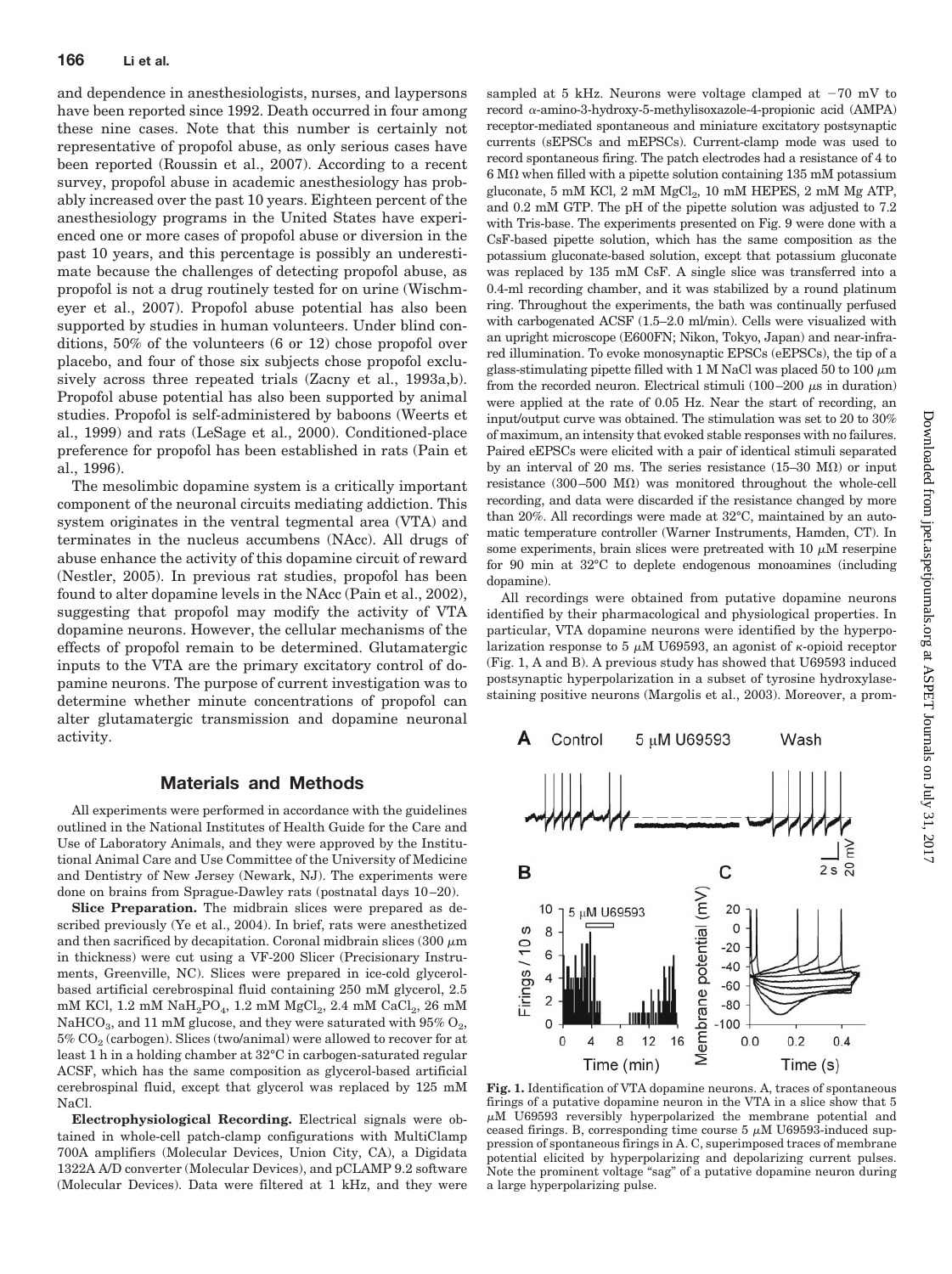$I<sub>h</sub>$  (Lacey et al., 1990; Johnson and North, 1992). **Chemicals and Applications.** The chemicals, including 2,6 diisopropylphenol (propofol), gabazine (SR 95531), 2,3-dihydroxy-6,7-dinitroquinoxaline (DNQX), tetrodotoxin (TTX), U69593, methyl-11,17 $\alpha$ -dimethoxy-18 $\beta$ -[(3,4,5-trimethoxybenzoyl) oxy]-3 $\beta$ ,  $20\alpha$ -yohimban-16 $\beta$ -carboxylate (reserpine), and  $\mathrm{CdCl}_2$  were obtained from Sigma-Aldrich (St. Louis, MO).  $(\pm)$ -SKF 83566, SKF 38393, and GBR 12935 were from Tocris Cookson Inc. (Ellisville, MO). Drugs were added to the superfusate.

**Data Analysis.** sEPSCs and spontaneous firing were counted and analyzed using the MiniAnalysis program (Synaptosoft, Leonia, NJ). Spontaneous events (sEPSCs and mEPSCs) were screened automatically (5-pA amplitude threshold), checked visually, and accepted or rejected according to their rise and decay times. The frequency and amplitude of all events, during and after drug applications, were normalized to the mean of the values observed during the initial control period. Cumulative probability plots of the incidence of various interevent intervals and amplitudes, recorded in control conditions and during pharmacological manipulations from the same neuron, were analyzed with the Kolmogorov-Smirnov (K-S) test. For other plots, data obtained over a 1- to 2-min period at the peak of a drug response were normalized to the average values of sEPSC (or mEPSC) frequency and amplitude during the initial control period  $(1-2 \text{ min})$ . Data were expressed as means  $\pm$  S.E.M. The statistical significance of drug effects was assessed by a paired two-tailed *t* test. Values of  $p < 0.05$  were considered significant.

#### **Results**

**Propofol at Minute Concentrations Enhances eEP-SCs of Dopamine Neurons in the VTA.** We first examined the effect of propofol on the EPSCs evoked by a local stimulating electrode from putative dopamine neurons at a holding potential ( $V_H$ ) of -70 mV and in the presence of 10  $\mu$ M gabazine. These eEPSCs were mediated by glutamate AMPA receptors, as indicated by the complete blockage by 10  $\mu$ M DNQX (Fig. 2A). Unexpectedly, 1 nM propofol reversibly enhanced the amplitude of such eEPSCs by  $32 \pm 6\%$  ( $n = 5$ ,  $p = 0.006$  by paired *t* test; Fig. 2, B and C, right panel). This enhancement suggests an increase in glutamatergic transmissions, which could be caused either by facilitation of presynaptic glutamate release, potentiation of postsynaptic glutamate receptors, or a combination. To distinguish between pre- and postsynaptic effects, we examined the paired-pulse ratio (PPR =  $EPSC<sub>2</sub>/EPSC<sub>1</sub>$ ). Propofol (1 nM) significantly reduced the PPR, by 27  $\pm$  3%, from 2.0  $\pm$  0.3 before to 1.5  $\pm$ 0.3 after propofol ( $n = 5$ ,  $p = 0.02$  by paired *t* test; Fig. 2D, right panel). Changes in transmitter release generally affect the PPR, as observed in several brain regions, including the VTA (Ye et al., 2004).

**Propofol at Minute Concentrations Increases the Frequency but Not the Amplitude of sEPSCs in VTA Dopamine Neurons.** The above-mentioned results suggest that propofol increases presynaptic glutamate release. To further test this possibility, we examined sEPSCs recorded at a V<sub>H</sub> of  $-70$  mV in the presence of 10  $\mu$ M gabazine from putative dopamine neurons in brain slices. As illustrated in Fig. 3A, 10  $\mu$ M DNQX eliminated the sEPSCs, indicating that they were mediated by AMPA receptors. Addition of 1 nM propofol significantly increased the frequency of sEPSCs



**Fig. 2.** Propofol (1 nM) enhances eEPSCs in VTA dopamine neurons in midbrain slices. A, EPSCs evoked by pulse stimulation within the VTA and recorded from a putative dopamine neuron. Propofol (1 nM) significantly and reversibly enhanced the amplitude, but it reduced the pairedpulse ratio  $(EPSC_2/EPSC_1)$  of eEPSCs. These currents were completely blocked by 10  $\mu$ M DNQX (far right). Data are averages of 10 traces. B and C, time courses of an increase in eEPSC amplitude (mean  $\pm$  S.E.M.,  $n =$ 5 neurons) (B) and a decrease in paired-pulse ratio  $(EPSC<sub>2</sub>/EPSC<sub>1</sub>;$ mean  $\pm$  S.E.M.,  $n = 5$ ) (C) induced by 1 nM propofol. For all figures, the bar (open or closed) above the time course indicates the duration of the application of the chemical indicated. D, summary of changes in eEPSC amplitude and PPR from five cells.  $**$ ,  $p < 0.01$  by paired *t* test for propofol application versus prepropofol control. All EPSCs were recorded at a  $V_H$  of  $-70$  mV. Whereas the EPSCs shown in Figs. 1 to 8 were recorded in the presence of 10  $\mu$ M gabazine, those in Fig. 9 were recorded in the absence of gabazine.

(Fig. 3, A, B<sub>1</sub>, and D<sub>1</sub>) by 113  $\pm$  32% (from 0.5  $\pm$  0.1 to 1.0  $\pm$ 0.2 Hz;  $n = 5$ ,  $p = 0.02$  by paired t test). The change in frequency is further shown by the significant increase in the probability of shorter intervals between successive sEPSCs  $(K-S$  test,  $p < 0.001$ ; Fig. 3B<sub>1</sub>). After washout of propofol, the sEPSC frequency returned to the control level (Fig. 3, A and C). However, 1 nM propofol did not alter the cumulative probability plot of sEPSC amplitudes (K-S test,  $p > 0.5$ ; Fig.  $3B<sub>2</sub>$ ). In addition, propofol-induced increases in sEPSC frequency are dose-dependent: for propofol concentrations up to 1 nM, there was a progressive increase in sEPSC frequency  $(0.1 \text{ nM}: 23 \pm 5\%, n = 4, p < 0.05 \text{ and } 0.3 \text{ nM}: 55 \pm 14\%, n = 1.0 \text{ m}$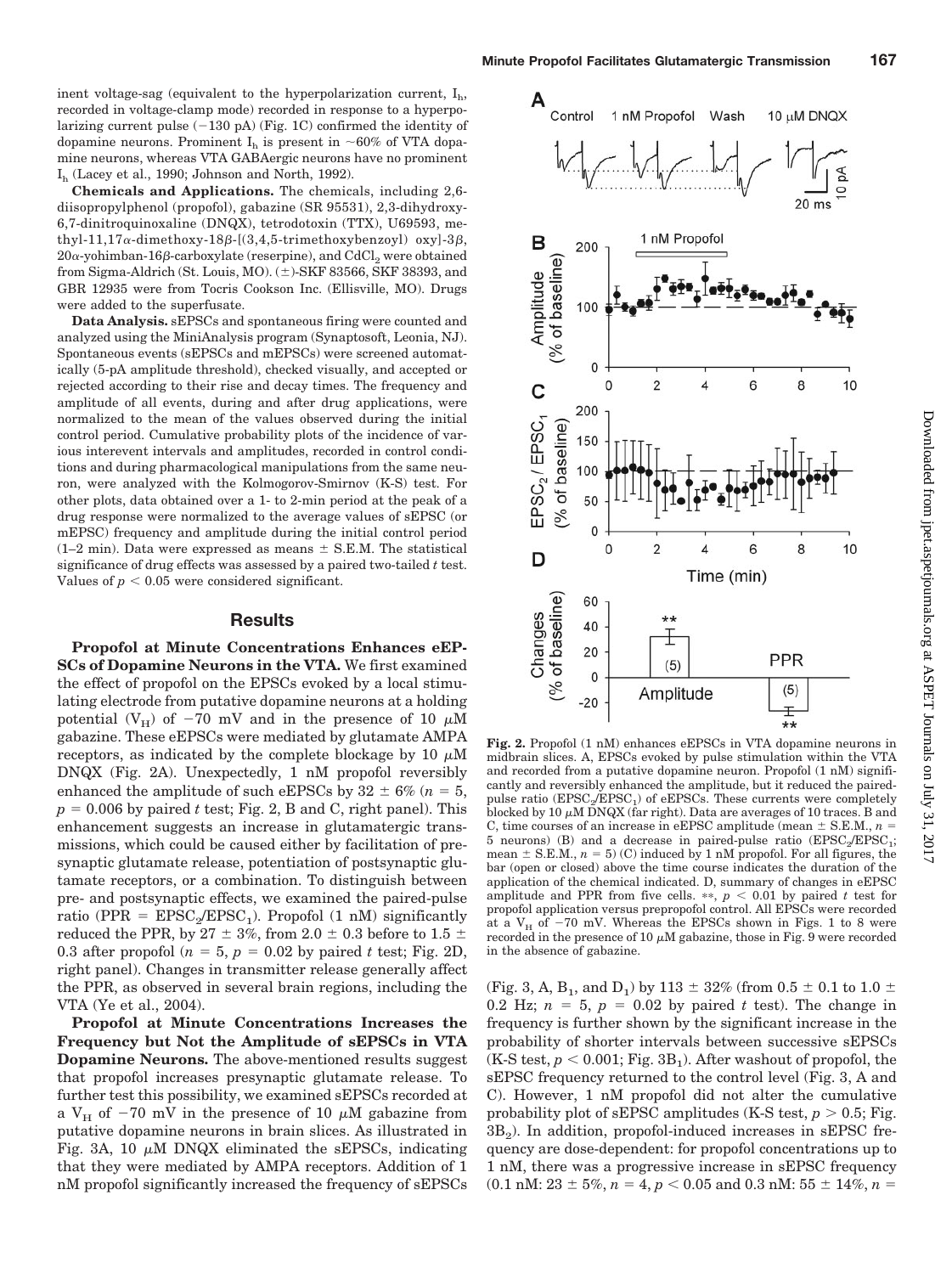

**Fig. 3.** Propofol at nanomolar concentrations increases the frequency of sEPSCs in VTA dopamine neurons. A, 1 nM propofol significantly (and reversibly) increased sEPSC frequency. These sEPSCs were completely blocked by 10  $\mu$ M DNQX. B, representative cumulative probability plots show increased incidence of shorter intervals between sEPSCs (B1), but no change in the sEPSC amplitude (B2). C, time course of the increase in sEPSC frequency (means  $\pm$  S.E.M.,  $n = 5$ ) induced by 1 nM propofol. D, dose-response relationship of propofol induced changes in the frequency  $(D_1)$ , and amplitude of sEPSCs  $(D_2)$ (means  $\pm$  S.E.M.). Number of cells in each group is indicated.  $\ast$ ,  $p$  < 0.05 by paired *t* test for propofol application versus prepropofol control. All sEPSCs were recorded at a  $\rm V_{H}$  of  $-70$  mV and in the presence of 10  $\mu$ M gabazine.

 $6, p < 0.05$ ; but at doses higher than 1 nM, propofol induced less increase in frequency (3 nM:  $46 \pm 15\%$ ,  $n = 4$ ,  $p < 0.05$ and 10 nM:  $21 \pm 8\%$ ,  $n = 6$ ,  $p < 0.05$ ). At even higher concentrations (1  $\mu$ M), propofol suppressed sEPSC frequency by 18  $\pm$  2% ( $n = 3$ ,  $p < 0.05$ ; Fig. 3D<sub>1</sub>). In contrast, all concentrations of propofol (from 0.1 nM to 1  $\mu$ M) did not significantly alter the mean amplitudes of sEPSCs (0.1 nM:  $-0.4 \pm 7\%, n = 4, p > 0.8; 0.3 \text{ nM}: 6 \pm 6\%, n = 6, p = 0.6;$ 1 nM:  $4 \pm 6\%, n = 5, p = 0.8$ ;  $3 \text{ nM}$ :  $5 \pm 7\%, n = 4, p = 0.4$ ; 10 nM:  $10 \pm 3\%, n = 6, p = 0.07$ ; and  $1 \mu$ M:  $-3 \pm 4\%, n = 3$ ,  $p = 0.6$ ; Fig. 3D<sub>2</sub>). These data further support a presynaptic mechanism in the enhancement of glutamatergic transmission by minute concentrations of propofol.

**Propofol Facilitation of Spontaneous EPSCs Depends on Sodium and Calcium Channels.** We next tested the effect of propofol on spontaneous EPSCs recorded in the presence of 10  $\mu$ M gabazine and 1  $\mu$ M TTX, a blocker of sodium channels. Application of 1  $\mu$ M tetrodotoxin only slightly, albeit significantly, reduced the frequency of the spontaneous events (1.3  $\pm$  0.3 Hz in control, 1.0  $\pm$  0.5 Hz in 1  $\mu$ M tetrodotoxin; *n* = 4, *p* < 0.05 by paired *t* test), but not their amplitude (18.1  $\pm$  1.8 pA in control, 17.0  $\pm$  1.9 pA in tetrodotoxin;  $n = 5$ ,  $p = 0.22$  by paired *t* test). In the presence of tetrodotoxin, 1 nM propofol did not significantly increase the frequency of the miniature EPSCs (by  $9 \pm 7\%$ ,  $n = 5$ ,  $p =$ 0.27; Fig. 4C<sub>1</sub>). We also tested the effect of 100  $\mu$ M cadmium, a nonselective blocker of voltage-gated calcium channels. The application of cadmium significantly reduced sEPSC frequency, by  $58 \pm 8\%$  (2.0  $\pm$  0.4 Hz in control, 0.8  $\pm$  0.2 Hz in cadmium;  $n = 4$ ;  $p = 0.02$  by paired *t* test), but not their amplitude (23.3  $\pm$  4.0 pA in control, 24.2  $\pm$  4.8 pA in cadmium;  $n = 4$ ,  $p = 0.46$  by paired t test). In the presence of cadmium, 1 nM propofol had no significant effect on sEPSC frequency (by  $8.1 \pm 20.6\%, n = 4, p = 0.63$ ; Fig.  $4C_2$ ). These data indicate that propofol action depends on both tetrodotoxin-sensitive sodium channels and voltage-gated calcium channels.

**Propofol Facilitation of sEPSCs Is Eliminated by Dopamine**  $D_1R$  **Antagonist.** Dopamine  $D_1R$ s are expressed on VTA glutamatergic axons (Lu et al., 1997). Previous in vivo study has shown that activation of  $D_1Rs$  increases glutamate levels in the VTA (Kalivas and Duffy, 1995). To test a possible involvement of  $D_1Rs$  in propofol-induced facilitation of glutamatergic transmission, we compared the effects of propofol on sEPSC frequency in the absence and the presence of 10  $\mu$ M SKF 83566, a  $D_1R$  antagonist. All sEPSCs were recorded in the presence of 10  $\mu$ M gabazine. As illustrated in Fig. 5, although ineffective when applied alone, 10  $\mu$ M SKF 83566 suppressed the effects of 1 nM propofol. On five cells, 1 nM propofol slightly decreased sEPSC frequency by  $0.3 \pm 4.0\%$  ( $p = 0.95$ ; Fig.  $5C_1$ ) and amplitude by  $12 \pm 5\%$  ( $p = 0.06$ ; Fig.  $5C_2$ ) in the presence of 10  $\mu$ M SKF 83566. These results strongly suggest that  $D_1Rs$ are an essential element in the mechanism of propofol-induced facilitation of glutamatergic transmission.

**D1R Agonist Mimics Propofol-Induced Facilitation** of **sEPSCs.** To further test the involvement of  $D_1Rs$ , we applied  $D_1R$  agonist SKF 38393 to the VTA in slices. As illustrated in Fig. 6, 10 nM SKF 38393 significantly increased sEPSC frequency, thus shortening intervals between successive sEPSCs (K-S test,  $p < 0.01$ ; Fig. 6B). The effect of SKF 38393 was reversible. The sEPSC frequency soon returned to its control level after washout (Fig. 6C). As illus-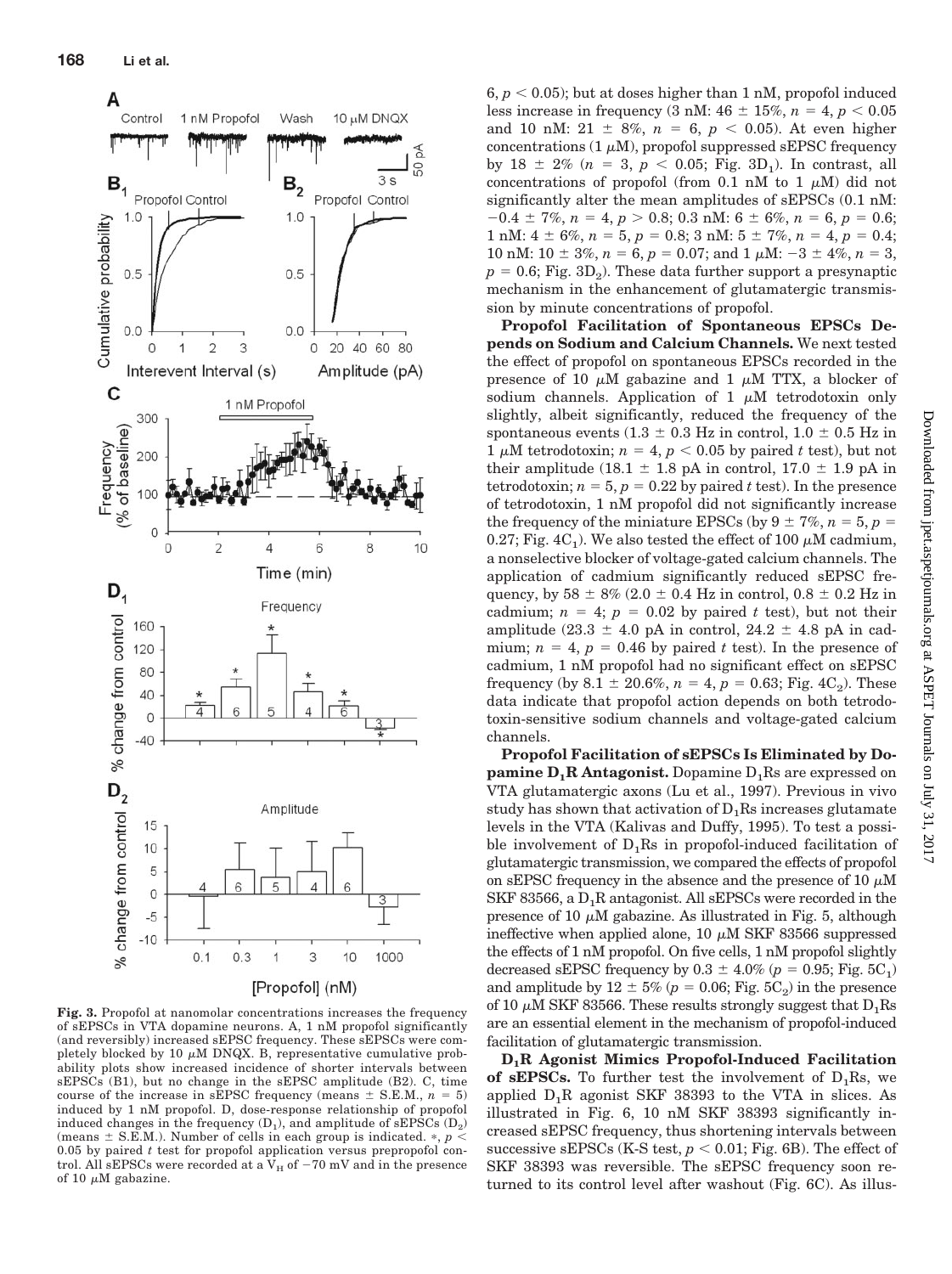

Fig. 4. Propofol-induced increase in sEPSC frequency depends on sodium and calcium channels. A, in the presence of  $1 \mu M TTX$ , 1 nM propofol did not change the incidence of the mEPSCs. B, time course shows that in the presence of TTX, 1 nM propofol induced no significant change in mEPSC frequency (mean  $\pm$  S.E.M.,  $n = 5$ ). C, cumulative probability plots and the accompanied insets show in the presence of TTX, 1 nM propofol induced no significant changes in interevent intervals  $(C_1)$  and amplitudes  $(C_2)$  of mEPSCs. D, in the presence of 100  $\mu$ M cadmium, 1 nM propofol did not change the incidence of sEPSCs. E, time course shows that in the presence of 100  $\mu$ M cadmium, 1 nM propofol induced no significant changes in sEPSC frequency (means  $\pm$  S.E.M.,  $n = 4$ ). F, cumulative probability plots and the inset panels show that in the presence of cadmium, 1 nM propofol induced no significant change in interevent interval  $(F_1)$  and amplitude  $(F_2)$  of sEPSCs.

trated in Fig. 6D, the effects of SKF 38393 on sEPSC frequency were dose-dependent: 10, 100, 1000, and 3000 nM SKF 38393 increased sEPSC frequency by  $45 \pm 8\%$  ( $n = 10$ ,  $p$  < 0.01), 57  $\pm$  19% ( $n = 5$ ,  $p = 0.01$ ), 101  $\pm$  22% ( $n = 6$ ,  $p$  < 0.007), and 96  $\pm$  16% ( $n = 5$ ,  $p = 0.004$ ), respectively. No corresponding changes in sEPSC amplitude were produced by 10, 100, 1000, and 3000 nM SKF 38393:  $-2 \pm 7\%$  ( $n = 10$ ,  $p = 0.44$ ,  $6 \pm 12\%$  ( $n = 5$ ,  $p = 0.88$ ),  $-0.1 \pm 10\%$  ( $n = 6$ ,  $p =$ 0.5), and  $-3 \pm 8\%$  ( $n = 5$ ,  $p = 0.74$ ), respectively. These results, which closely parallel the effects of propofol, provide additional evidence for the presence of functional  $D_1Rs$  on glutamatergic terminals.

**Dopamine Release Is Essential for Propofol-Induced Facilitation of eEPSCs.** To determine whether dopamine release is necessary for propofol-induced facilitation of glutamatergic transmission, we applied propofol to slices in which dopamine was depleted by reserpine. As illustrated in Fig. 7, 1 nM propofol was ineffective when applied to slices pretreated for 90 min with 10  $\mu$ M reserpine (Fig. 7A), and propofol influenced neither the amplitudes of eEPSCs (by  $-7 \pm 15\%$ ;  $n = 5$ ,  $p = 0.67$ ) nor their paired-pulse ratio (by  $10 \pm 15\%$ , from  $1.4 \pm 0.1$  to  $1.5 \pm 0.1$ ;  $n = 5$ ,  $p = 0.7$ ).

**Propofol-Induced Facilitation of sEPSCs Is Mimicked by a Dopamine Reuptake Blocker.** Another, perhaps more important mechanism is suggested by previous evidence that acute administration of propofol (i.p. injection) elevates extracellular dopamine levels (Pain et al., 2002). To elicit a rise in local dopamine levels in slices, we applied GBR 12935, a selective blocker of dopamine transporter. As illustrated in Fig. 8, A to C, 20 nM GBR 12935 significantly and reversibly increased the frequency of sEPSCs recorded in VTA dopamine neurons  $(by 55 \pm 10\%; n = 12, p = 0.002)$ . Like propofol, GBR 12935 was ineffective in the presence of the  $D_1R$  antagonist SKF 83566 at 10  $\mu$ M (the sEPSC frequency changed by  $-7 \pm 6\%$ ;  $n = 5$ ,  $p =$ 0.16; Fig. 8, D–F). This finding shows that a rise in local dopamine levels also mimics the action of propofol.

**Propofol at Minute Concentrations Enhances eEP-SCs in the Absence of Gabazine.** GABA<sub>A</sub> receptor is a major target of propofol (Krasowski et al., 1998; Orser et al., 1998). However, the above-mentioned experiments were conducted in the presence of gabazine, a  $GABA_A$  receptor antagonist. To determine whether gabazine may alter the effect of propofol on EPSCs, we reexamined the effect of propofol on EPSCs in the absence of gabazine, using the CsF-based internal solution (see *Materials and Methods*) and at a  $V_H$  of  $-60$  mV. The postsynaptic responses to GABA or glycine were suppressed under these experimental conditions (Bormann et al., 1987), allowing us to monitor propofol effect on EPSC. As illustrated in Fig. 9A, the evoked postsynaptic currents recorded under these experimental conditions were completely blocked by 10  $\mu$ M DNQX, indicating that they were the EPSCs mediated by AMPA receptors. Figure 9, B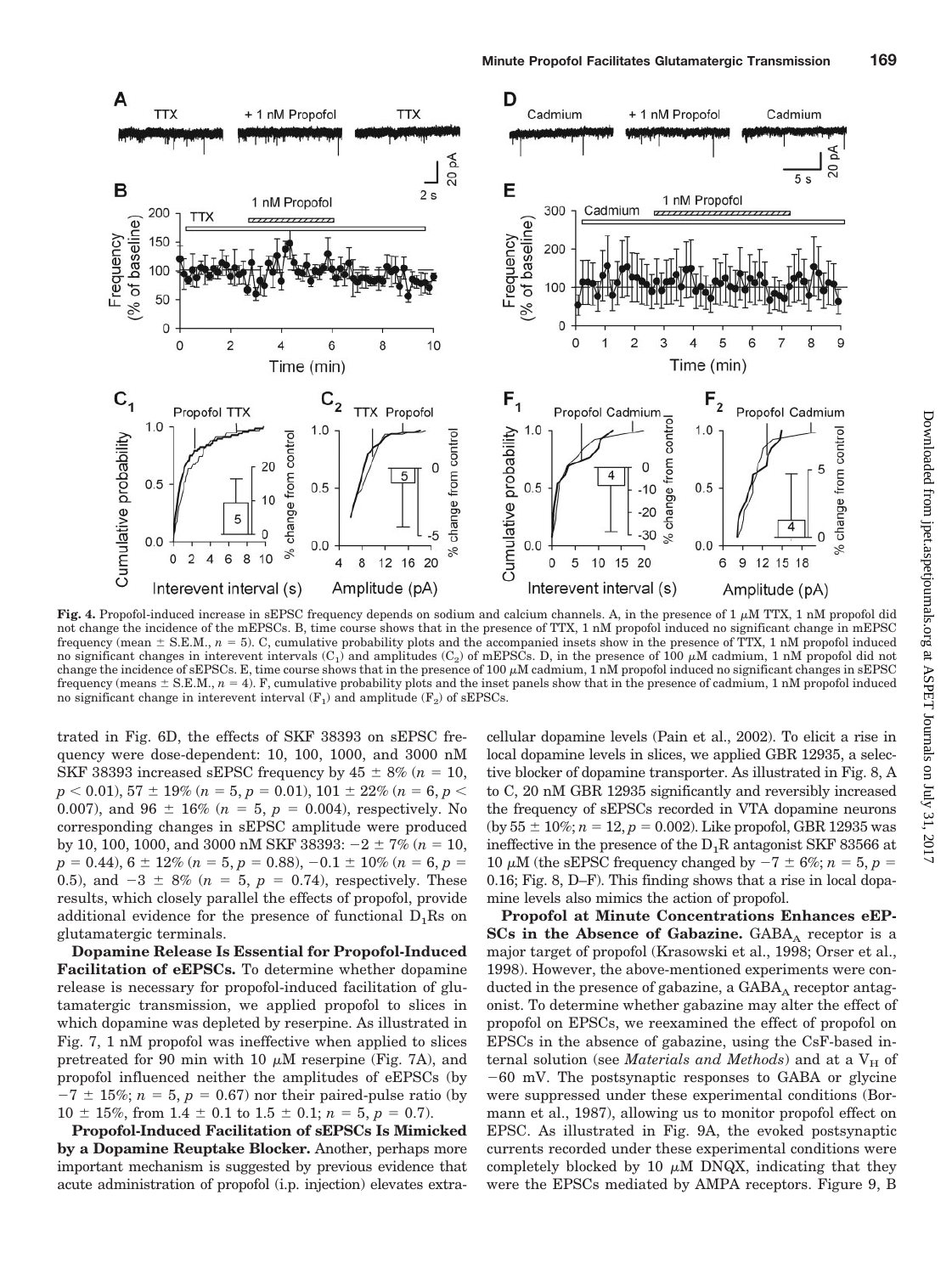

**Fig. 5.** A dopamine  $D_1$  receptor antagonist eliminates propofol-induced increase in sEPSCs. A, in the presence of 10  $\mu$ M SKF 83566, a D<sub>1</sub> antagonist, 1 nM propofol did not change the incidence of sEPSCs. B, time course shows that 1 nM propofol did not change sEPSC frequency (means  $\pm$  S.E.M.) in the presence of SKF 83566. C, representative cumulative probability plots show in the presence of 10  $\mu$ M SKF 83566, 1 nM propofol induced no change in interevent interval  $(C_1)$  and amplitude  $(C_2)$  of sEPSCs.

and C, illustrates that 1 nM propofol enhanced the amplitude of evoked EPSCs and reduced the PPR  $(EPSC<sub>2</sub>/EPSC<sub>1</sub>)$ . These effects depend on the concentrations of propofol: 0.1, 0.3, 1, 3, and 1000 nM propofol increased the amplitude of evoked EPSCs (Fig. 9D<sub>1</sub>) by:  $15 \pm 7\%$  ( $n = 4$ ,  $p = 0.12$ ),  $30 \pm 7\%$  $9\%$   $(n = 6, p = 0.02), 41 \pm 6\%$   $(n = 5, p = 0.002), 27 \pm 4\%$   $(n = 1, p = 0.002)$ 5,  $p = 0.003$ ), and  $-16 \pm 2\%$  ( $n = 7$ ,  $p < 0.001$ ), respectively, and reduced the PPR (Fig. 9D<sub>2</sub>) by:  $5 \pm 2\%$  ( $n = 4$ ,  $p = 0.046$ ),  $19 \pm 6\%$  (*n* = 6, *p* = 0.03),  $31 \pm 7\%$  (*n* = 5, *p* < 0.01),  $21 \pm$ 6% ( $n = 5$ ,  $p = 0.02$ ), and  $-15 \pm 6$ % ( $n = 7$ ,  $p = 0.05$ ), respectively. Thus, propofol induces similar changes in EP-SCs in the absence and the presence of gabazine.

**Propofol (1 nM) Increases the Frequency of Spontaneous Firing of VTA Dopamine Neurons.** Having established that minute concentrations of propofol facilitate glutamatergic transmission, we next assessed the physiological consequences of this action of propofol by examining the spontaneous firing of VTA dopamine neurons. As shown in Fig. 10, 1 nM propofol reversibly increased the frequency of spontaneous firing of VTA dopamine neurons in brain slices by 33  $\pm$  7% (from 1.5  $\pm$  0.3 Hz in control to 1.9  $\pm$  0.4 Hz in propofol;  $n = 7$ ,  $p = 0.005$  by paired *t* test).



Fig. 6. A  $D_1R$  agonist mimics the effects of propofol on sEPSCs. A, 100 nM SKF 38393, a  $\overline{D}_1$ R agonist, increased the sEPSC frequency in a putative dopamine neuron in the VTA. B, representative cumulative probability plots show 100 nM SKF 38393 increased incidence of shorter intervals between sEPSCs (left), but there was no associated change in sEPSC amplitudes (right). C, time course of 10 nM SKF 38393-induced increase in sEPSC frequency. D, dose-response relationship for SKF 38393-induced increase in sEPSC frequency. Each circle represents the mean  $\pm$ S.E.M. of results from four to six cells.  $*, p < 0.05; **, p < 0.01$  by paired *t* test for SKF 38393 application versus pre-SKF 38393.

### **Discussion**

Our major finding is that propofol at nanomolar concentrations increases glutamatergic transmissions to VTA and the excitability of VTA dopamine neurons. This finding is surprising because propofol is an anesthetic agent acts as a GABAergic drug (Krasowski et al., 1998; Orser et al., 1998), and it has generally inhibitory effects on the brain. Furthermore, this intriguing action of propofol is mediated by  $D_1Rs$ in glutamate-releasing terminals on VTA dopamine neurons.

Although a recent study found propofol concentration in the expired breath of patients is close to that in the plasma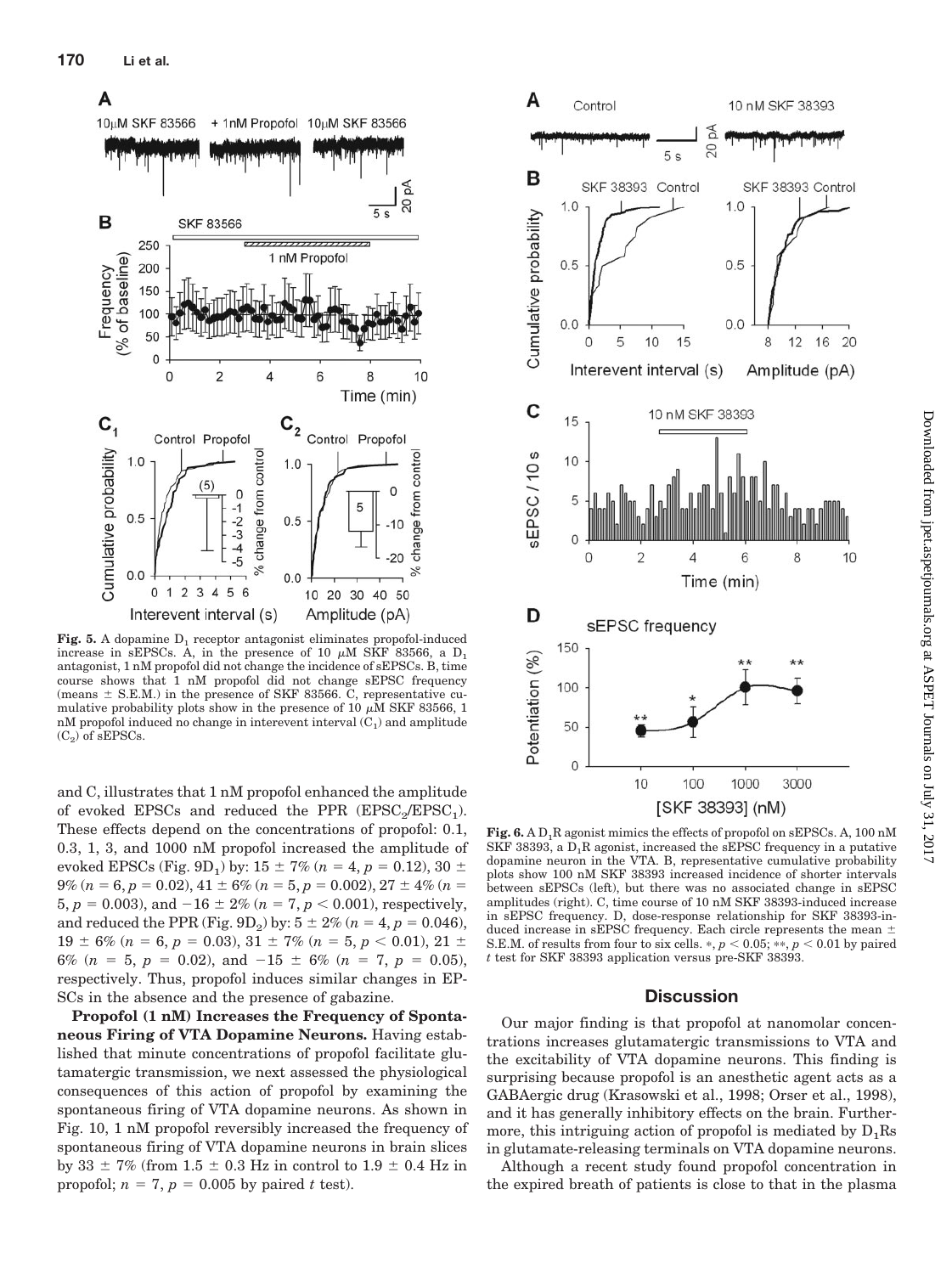Reserpine-treated slices



Fig. 7. Propofol (PRO)-induced increase in the eEPSCs is suppressed by dopamine depletion. Propofol (1 nM) has no effect on the amplitude (A) and paired-pulse ratio  $(\text{EPSC}_2/\text{EPSC}_1)$  (B) of evoked EPSCs recorded in the VTA DA neurons in slices pretreated with reserpine for 90 min from five cells. C, summary of data from five cells in slices.

(Takita et al., 2007), propofol concentration in the air of operating rooms has not been quantified. We speculate that it is very low and that the minute concentrations tested in current study coincide with the possibly very low concentrations of propofol in the air of operating rooms. Our finding may offer a plausible mechanism to the proposed hypothesis of second-hand exposure (McAuliffe et al., 2006). Because glutamatergic transmissions play a major role in mediating behavioral manifestations of drug abuse (Kalivas, 1993), propofol-induced enhancement of glutamatergic transmission in the VTA could be an important aspect underlying the development of propofol abuse.

Several lines of evidence indicate that propofol acts presynaptically to enhance glutamatergic transmission. Propofol increased sEPSC frequency, but it had no effect on the amplitude of sEPSCs and mEPSCs. Propofol enhanced the amplitude of stimulation-evoked EPSCs and decreased their paired-pulse ratio. All these effects point to a presynaptic mechanism of propofol action.

Dopamine receptors, including both the  $D_2$  family (in particular  $D_2R$ ) (Blum et al., 1990) and  $D_1R$  are associated with drug dependence and abuse. For example, administration of  $D_1R$  antagonist (Liu and Weiss, 2002) or disruption of  $D_1R$ gene expression (El-Ghundi et al., 1998) prevents or attenuates alcohol-seeking behavior. Activation of  $D_1R$  can increase glutamatergic transmission (Kalivas and Duffy, 1995). Consistent with this report, in the current investigation, SKF 38393, a  $D_1R$  agonist, dose-dependently increased the fre-



**Fig. 8.** A dopamine uptake blocker mimics the effects of propofol on sEPSCs. A, traces show 20 nM GBR 12935 increased sEPSC frequency (A). B, time course of 20 nM GBR 12935 increased sEPSC frequency in one cell. C, representative cumulative probability plots and the inset panel (mean  $\pm$  S.E.M.,  $n = 12$ ) show 20 nM GBR 12935 increased incidence of short intervals between sEPSCs.  $**$ ,  $p < 0.01$ , 20 nM GBR 12935 versus preGBR control. D, 10  $\mu$ M SKF 83566, a D<sub>1</sub> antagonist, blocked GBR 12935 (20 nM)-induced increase in sEPSC frequency. E time course shows that in the presence of 10  $\mu$ M SKF 83566, 20 nM GBR 12935 had no significant effect on sEPSC frequency. F, representative cumulative probability plots of interevent interval, and the inset panel (mean  $\pm$  S.E.M.,  $n = 5$ ), indicate that in the presence of 10  $\mu$ M SKF 83566, 20 nM GBR 12935 induced no significant effect on sEPSC frequency.

quencies of sEPSCs without affecting their amplitudes. A similar effect was produced by an endogenous dopamine, induced by GBR 12935, a dopamine reuptake blocker. All these changes were abolished by SKF 83566, a  $D_1R$  antagonist, which also eliminated the effects induced by propofol: increases the amplitude but decreases the paired-pulse ratio of evoked EPSCs. In keeping with a crucial involvement of dopamine was the suppression of the action of propofol when endogenous monoamines (including dopamine) were depleted by reserpine. All these findings support the notion that propofol increases glutamate transmission via the activation of  $D_1$ Rs.

How does propofol activate presynaptic  $D_1$ Rs? In the mid-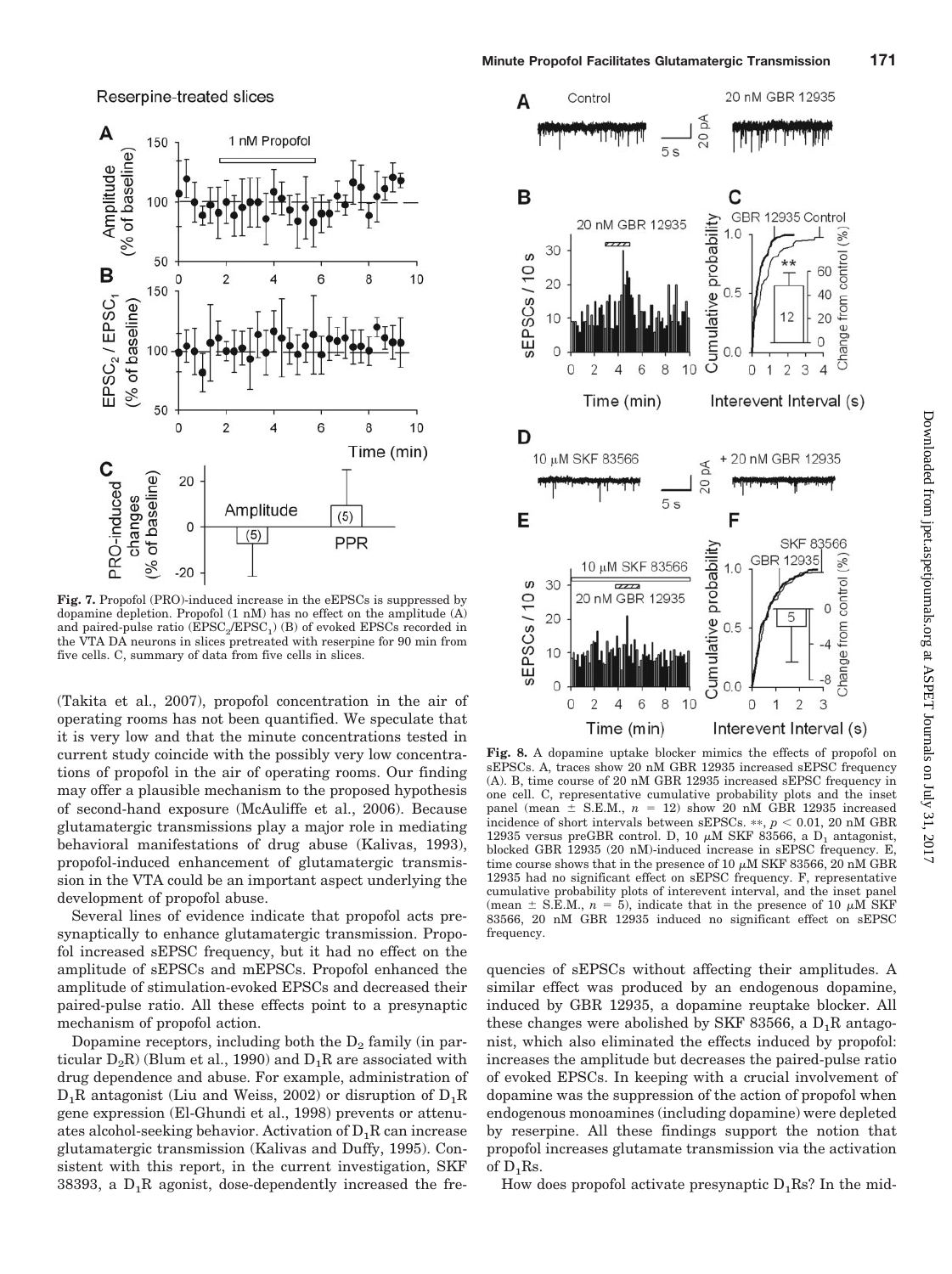

**Fig. 9.** Propofol enhances EPSCs of VTA dopamine neurons in the absence of gabazine. A, 10  $\mu$ M DNQX abolished the evoked postsynaptic currents recorded from a putative dopamine neuron using CsF-based pipette solution in the absence of gabazine. B, 1 nM propofol enhanced the amplitude and decreased the paired-pulse ratio  $(EPSC<sub>2</sub>/EPSC<sub>1</sub>)$  of evoked EPSCs.  $C_1$  and  $C_2$ , time course of 1 nM propofol-induced increase in amplitude (mean  $\pm$  S.E.M.,  $n = 5$ ) (C<sub>1</sub>) and decrease in paired-pulse ratio (mean  $\pm$  S.E.M.,  $n = 5$ ) (C<sub>2</sub>). D, dose-response relationship of propofol induced changes (means  $\pm$  S.E.M.) in EPSC amplitude (D<sub>1</sub>) and paired-pulse ratio  $(D_2)$ . Numbers of cells in each group are indicated.  $\ast$ ,  $p < 0.05$ ; \*\*,  $p < 0.01$  by paired *t* test for propofol application versus prepropofol control.



**Fig. 10.** Propofol increases the firing rate of VTA dopamine neurons. A, traces of spontaneous firings of a putative dopamine neuron show that 1 nM propofol significantly and reversibly increases the firing rate of this neuron. B, plot of means  $(\pm S.E.M.)$  shows the time course of 1 nM propofol induced an increase in the normalized frequency of spontaneous firings in seven dopamine neurons in the VTA.

brain, dopamine is released from the somatodendritic region of dopamine neurons (Björklund and Lindvall, 1975). Dopamine molecules travel retrogradely across the synapse to bind to the  $D_1Rs$  in the glutamate-releasing terminals. In reserpine-treated slices, in which dopamine was depleted, propofol failed to alter the amplitude and paired-pulse ratio of evoked EPSCs. This excludes the possibility that propofol directly activates presynaptic  $D_1$ Rs. Propofol may raise local dopamine level. This possibility is supported by the similar effects of propofol and of dopamine reuptake blocker.

A rise in local dopamine levels is also suggested by the bell-shaped dose dependence of propofol action. The diminishing potency of concentrations  $>1$  nM cannot be explained by saturation of  $D_1Rs$  at the site of action on glutamatergic terminals, because the selective  $D_1R$  agonist was effective over a wide range of concentrations. One possible explanation is suggested by opposite effects of dopamine (the nonselective endogenous agonist) acting on different dopamine receptor subtypes. At low concentrations, dopamine seems to bind predominantly to  $D_1$ Rs, and at higher concentrations it binds to  $D_2$ Rs. For example, Trantham-Davidson et al. (2004) found that low concentrations of dopamine  $(< 0.5 \mu M)$  enhance inhibitory postsynaptic currents by activating mainly  $D_1$ Rs, whereas higher concentrations of dopamine (>1  $\mu$ M) have the opposite effect of reducing inhibitory postsynaptic currents by predominantly activating  $D_2$ Rs. In comparable experiments on EPSCs, Koga and Momiyama (2000) found that dopamine inhibits non-*N*-methyl-D-aspartate receptormediated evoked EPSCs in VTA dopamine neurons through presynaptic D<sub>2</sub>Rs, with a high IC<sub>50</sub> value of 16  $\mu$ M. The bell-shaped concentration dependence of propofol action in our slices is thus consistent with potentiation of dopamine release and opposite presynaptic actions via  $D_1Rs$  and then  $D_2$ Rs as the local dopamine rises. Our assumption that with minute concentrations of propofol local dopamine concentrations remain below the micromolar level, which predominantly activates  $D_1Rs$ , is supported by previous evidence that electrical stimulation in the VTA does not raise extracellular dopamine levels above the submicromolar range (Kalivas and Duffy, 1991; Adell and Artigas, 2004).

Propofol increases excitation of VTA dopamine neurons. VTA dopamine neurons receive numerous inputs that can modulate their eventual output. Integration of the synaptic inputs and the intrinsic properties sets the frequency and pattern of firing (Alberto et al., 2006). As mentioned, glutamatergic afferents are the major excitatory inputs. Thus, the increase in glutamatergic transmission may contribute to the excitatory effect of minute concentrations of propofol on the dopamine neurons in the VTA.

Although many factors modulate glutamate release onto VTA dopamine neurons, the current study focused on the mechanism operating via presynaptic  $D_1Rs$  because these receptors are involved in the rewarding action of abused drugs such as ethanol, and  $D_1R$  activation enhances glutamate releases in the VTA. Furthermore, that a selective  $D_1R$ antagonist eliminated propofol-induced elevation of glutamate transmission demonstrated the predominant role of D1Rs in propofol-induced increase in glutamate transmission in the VTA.

Although the main action of propofol is to potentiate GABAergic transmission (Krasowski et al., 1998; Orser et al., 1998), the effect of minute concentrations of propofol on the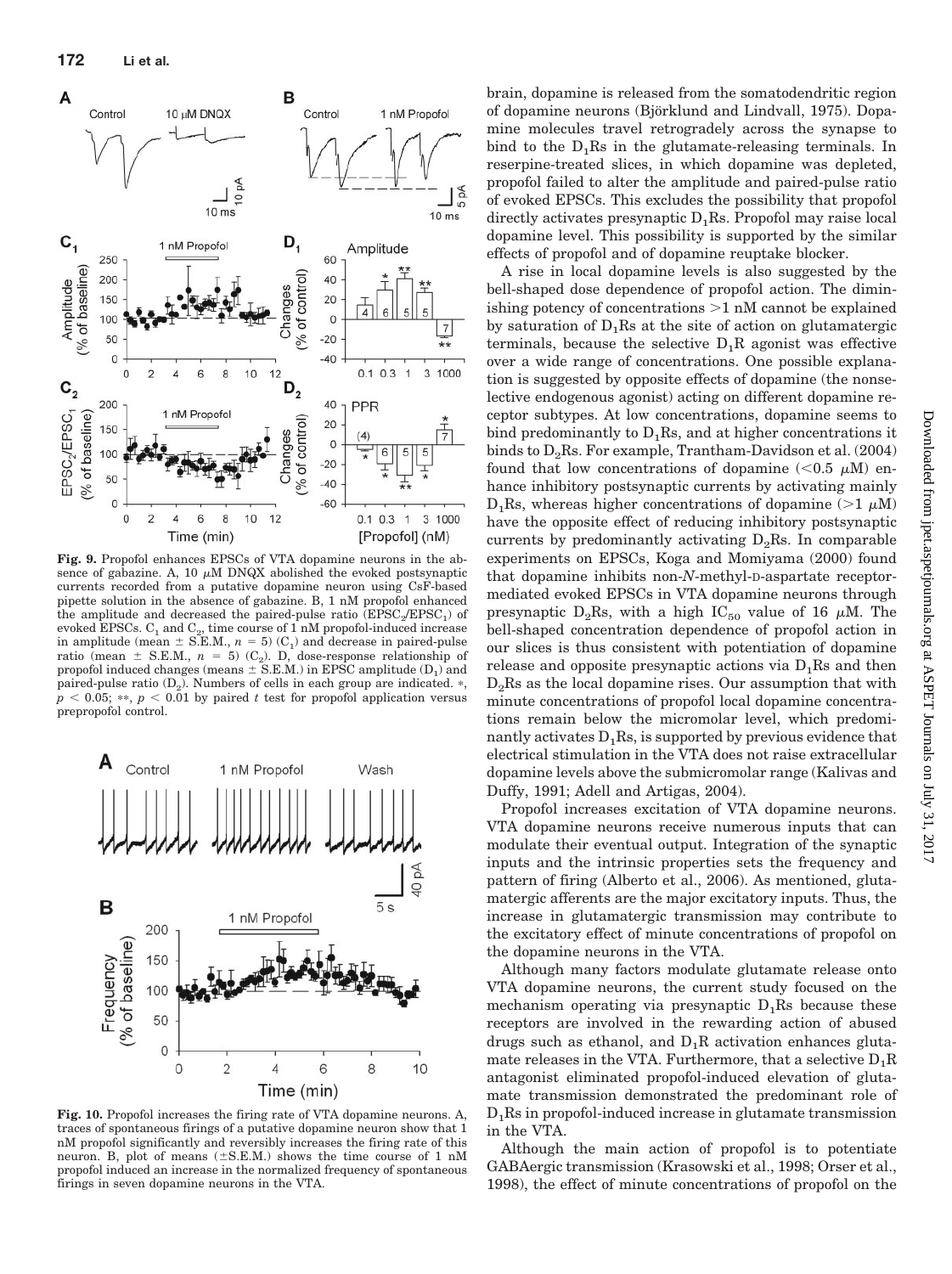EPSCs in the VTA seems independent of GABAergic action, because the effects of propofol on EPSCs were similar in presence and absence of gabazine, the  $GABA_A$  receptor antagonist. Although the underlying mechanisms warrant further study, we propose that propofol at nanomolar concentrations may not be able to activate  $GABA_A$  receptors, as a previous study in brain slices indicates that propofol activates GABA<sub>A</sub> receptors at concentrations  $\geq 1 \mu M$  (Shirasaka et al., 2004). Nevertheless, our finding is in general agreement with a previous report that propofol effect on dopamine release in the NAcc is independent of  $GABA<sub>A</sub>$  receptors (Schulte et al., 2000).

As mentioned, previous clinical trials performed by Zacny et al. (1993a,b) on healthy human volunteers have shown that the rewarding effect of propofol was observed only in a subgroup of treated people (half). In these studies, a discretetrial procedure was used. This procedure has been used with well known drugs of abuse, such as alcohol, amphetamines, -9-tetrahydrocannabinol, or methylphenidate. As observed with propofol, although to a different extent, these other drugs were not clearly served as a reinforcer in a good number of volunteers tested (Uhlenhuth et al., 1981; de Wit et al., 1986; Stern et al., 1989; Chait and Zacny, 1992).

Our in vitro data are in general agreement with a previous in vivo study regarding propofol alters the activity of the mesolimbic dopamine system. Nevertheless, in that in vivo microdialysis study, propofol increases extracellular dopamine levels in the NAcc only in subanesthetic and anesthetic doses (Pain et al., 2002), which are in apparent conflict with our in vitro electrophysiological data in the VTA, where only minute concentrations of propofol increase EPSCs. We have no firm answer about the difference. Note that whereas electrophysiology measures synaptic release with high temporal and spatial resolution, microdialysis measures extrasynaptic outflow and reuptake. As suggested, propofol-increased dopamine in the NAcc might be the result of inhibition of dopamine reuptake (Pain et al., 2002). Furthermore, several brain-imaging mappings of human and primate functioning found no activity in any midbrain area or limbic structures after the use of threshold, submaximal, or maximal doses of anesthetics (Heinke and Schwarzbauer, 2002). Note that in these imaging studies, the effect of minute concentrations of propofol has not been tested.

The high sensitivity to propofol of the  $D_1R$ -glutamatergic pathway unveiled in the current investigation may have particular significance in that anesthesiologists are exposure to trace amounts of general anesthetics in the air of the operating room. Furthermore, the changes in synaptic plasticity in the VTA, an addiction-related brain area, shown in the current investigation may not only contribute to the mechanism of the development of propofol abuse but also to the mechanism of the higher rate of drug abuse among anesthesiologists, because a history of exposure to one drug (such as propofol) can facilitate self-administration of another drug (such as cocaine) (Young, 1986).

In conclusion, the present study shows that propofol at minute concentrations enhances presynaptic  $D_1$  receptormediated facilitation of glutamatergic synaptic transmission and the excitability of VTA dopamine neurons, probably by increasing extracellular dopamine levels. The stimulating effect of minute concentrations of propofol on VTA dopamine neurons may contribute to the mechanisms underlying the

development of propofol abuse. Furthermore, the proposed mechanism supports the hypothesis that physicians may become addicted to drugs through second-hand exposure. Through further study, preventive measures can be adopted to protect physicians and healthcare professionals.

#### **References**

- Adell A and Artigas F (2004) The somatodendritic release of dopamine in the ventral tegmental area and its regulation by afferent transmitter systems. *Neurosci Biobehav Rev* **28:**415– 431.
- Alberto CO, Trask RB, Quinlan ME, and Hirasawa M (2006) Bidirectional dopaminergic modulation of excitatory synaptic transmission in orexin neurons. *J Neurosci* **26:**10043–10050.
- Björklund A and Lindvall O (1975) Dopamine in dendrites of substantia nigra neurons: suggestions for a role in dendritic terminals. *Brain Res* **83:**531–537.
- Blum K, Noble EP, Sheridan PJ, Montgomery A, Ritchie T, Jagadeeswaran P, Nogami H, Briggs AH, and Cohn JB (1990) Allelic association of human dopamine D2 receptor gene in alcoholism. *J Am Med Assoc* **263:**2055–2060.
- Bormann J, Hamill OP, and Sakmann B (1987) Mechanism of anion permeation through channels gated by glycine and gamma-aminobutyric acid in mouse cultured spinal neurones. *J Physiol* **385:**243–286.
- Chait LD and Zacny JP (1992) Reinforcing and subjective effects of oral delta 9-THC and smoked marijuana in humans. *Psychopharmacology (Berl*) **107:**255–262.
- de Wit H, Uhlenhuth EH, and Johanson CE (1986) Individual differences in the reinforcing and subjective effects of amphetamine and diazepam. *Drug Alcohol Depend* **16:**341–360.
- El-Ghundi M, George SR, Drago J, Fletcher PJ, Fan T, Nguyen T, Liu C, Sibley DR, Westphal H, and O'Dowd BF (1998) Disruption of dopamine D1 receptor gene expression attenuates alcohol-seeking behavior. *Eur J Pharmacol* **353:**149 –158.
- Gepts E, Claeys MA, Camu F, and Smekens L (1985) Infusion of propofol ('Diprivan') as sedative technique for colonoscopies. *Postgrad Med J* **61(Suppl 3):**120 –126.
- Heinke W and Schwarzbauer C (2002) In vivo imaging of anaesthetic action in humans: approaches with positron emission tomography (PET) and functional magnetic resonance imaging (fMRI). *Br J Anaesth* **89:**112–122.
- Johnson SW and North RA (1992) Two types of neurone in the rat ventral tegmental area and their synaptic inputs. *J Physiol* **450:**455– 468.
- Kalivas PW (1993) Neurotransmitter regulation of dopamine neurons in the ventral tegmental area. *Brain Res Brain Res Rev* **18:**75–113.
- Kalivas PW and Duffy P (1991) A comparison of axonal and somatodendritic dopamine release using in vivo dialysis. *J Neurochem* **56:**961–967.
- Kalivas PW and Duffy P (1995) D1 receptors modulate glutamate transmission in the ventral tegmental area. *J Neurosci* **15:**5379 –5388.
- Koga E and Momiyama T (2000) Presynaptic dopamine D2-like receptors inhibit excitatory transmission onto rat ventral tegmental dopaminergic neurones. *J Physiol* **523:**163–173.
- Krasowski MD, Koltchine VV, Rick CE, Ye Q, Finn SE, and Harrison NL (1998) Propofol and other intravenous anesthetics have sites of action on the gammaaminobutyric acid type A receptor distinct from that for isoflurane. *Mol Pharmacol* **53:**530 –538.
- Lacey MG, Mercuri NB, and North RA (1990) Actions of cocaine on rat dopaminergic neurones in vitro. *Br J Pharmacol* **99:**731–735.
- LeSage MG, Stafford D, and Glowa JR (2000) Abuse liability of the anesthetic propofol: self-administration of propofol in rats under fixed-ratio schedules of drug delivery. *Psychopharmacology (Berl*) **153:**148 –154.
- Liu X and Weiss F (2002) Reversal of ethanol-seeking behavior by D1 and D2 antagonists in an animal model of relapse: differences in antagonist potency in previously ethanol-dependent versus nondependent rats. *J Pharmacol Exp Ther* **300:**882– 889.
- Lu XY, Churchill L, and Kalivas PW (1997) Expression of D1 receptor mRNA in projections from the forebrain to the ventral tegmental area. *Synapse* **25:**205–214.
- Margolis EB, Hjelmstad GO, Bonci A, and Fields HL (2003) Kappa-opioid agonists directly inhibit midbrain dopaminergic neurons. *J Neurosci* **23:**9981–9986. McAuliffe PF, Gold MS, Bajpai L, Merves ML, Frost-Pineda K, Pomm RM, Gold-
- berger BA, Melker RJ, and Cendan JC (2006) Second-hand exposure to aerosolized intravenous anesthetics propofol and fentanyl may cause sensitization and subsequent opiate addiction among anesthesiologists and surgeons. *Med Hypotheses* **66:**874 – 882.
- Nestler EJ (2005) Is there a common molecular pathway for addiction? *Nat Neurosci* **8:**1445–1449.
- Orser BA, McAdam LC, Roder S and MacDonald JF (1998) General anaesthetics and their effects on GABA(A) receptor desensitization. *Toxicol Lett* **100 –101:**217–224.
- Pain L, Gobaille S, Schleef C, Aunis D and Oberling P (2002) In vivo dopamine measurements in the nucleus accumbens after nonanesthetic and anesthetic doses of propofol in rats. *Anesth Analg* **95:**915–919, table of contents.
- Pain L, Oberling P, Sandner G, and Di Scala G (1996) Effect of propofol on affective state as assessed by place conditioning paradigm in rats. *Anesthesiology* **85:**121– 128.
- Roussin A, Montastruc JL, and Lapeyre-Mestre M (2007) Pharmacological and clinical evidences on the potential for abuse and dependence of propofol: a review of the literature. *Fundam Clin Pharmacol* **21:**459 – 466.
- Schulte D, Callado LF, Davidson C, Phillips PE, Roewer N, Schulte am Esch J, and Stamford JA (2000) Propofol decreases stimulated dopamine release in the rat nucleus accumbens by a mechanism independent of dopamine D2, GABAA and NMDA receptors. *Br J Anaesth* **84:**250 –253.
- Shirasaka T, Yoshimura Y, Qiu DL, and Takasaki M (2004) The effects of propofol on hypothalamic paraventricular nucleus neurons in the rat. *Anesth Analg* **98:**1017– 1023.